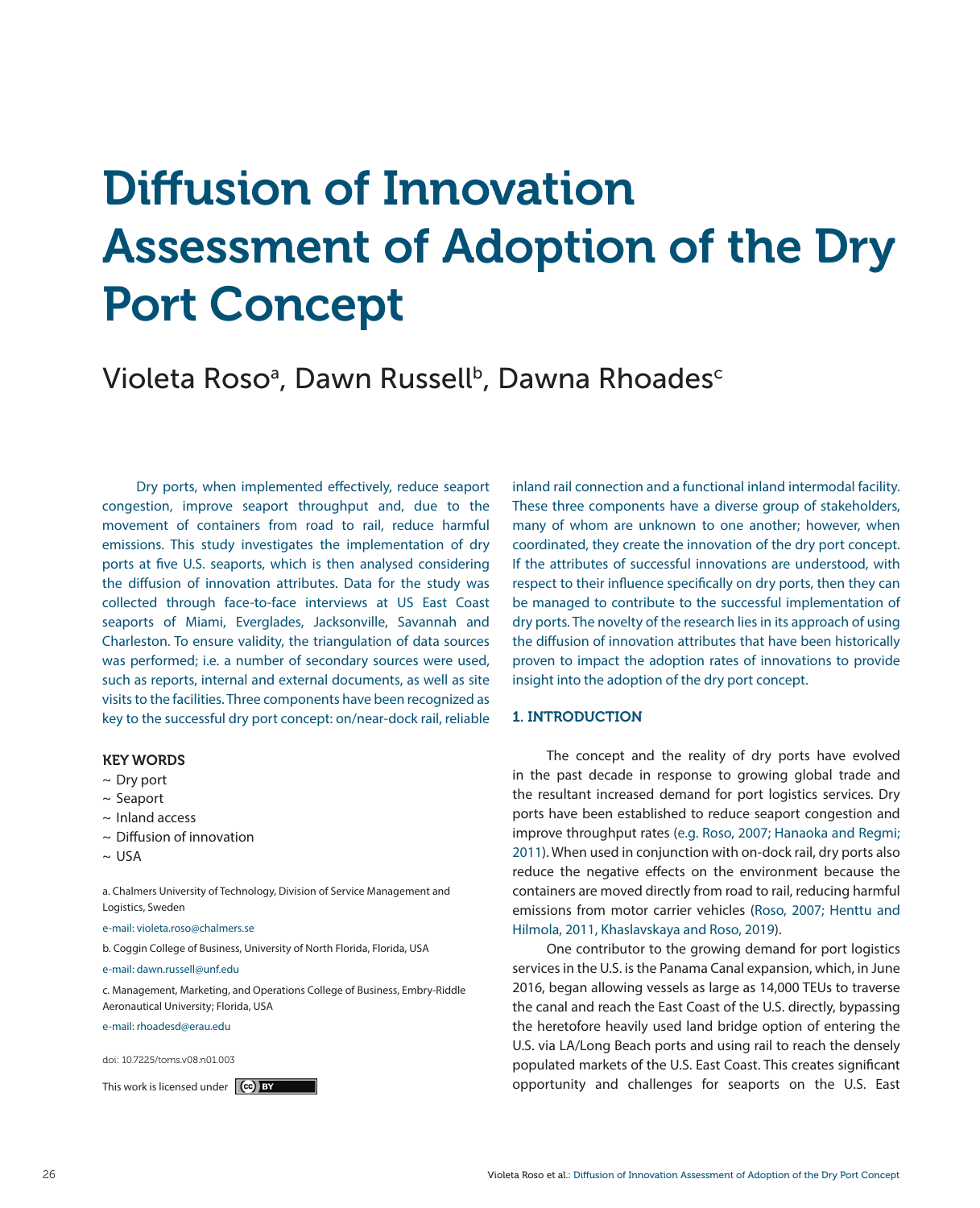Coast, such as the seaports of Miami, Everglades, Jacksonville, Savannah, and Charleston. While larger vessels help carriers to reduce voyage cost, these savings are increasingly outweighed by higher port and landside costs (WCN, 2016a). Ports spend heavily on projects aiming to handle large vessels, with little guarantee of a return on their investments. There is fear that every region will likely see the number of ports reduced to just a few larger transshipment hubs, which will trigger "fantastic" competition between them. The challenge facing these ports is to increase their capacity and improve their inland access via dry ports to meet the new demand.

The term dry port in this study is used to refer to an inland intermodal terminal directly connected to seaport(s) by rail, where customers can leave/pick up their standardized units, as if directly at/from the seaport (Roso et al, 2009). Three components have been recognized as key to the successful dry port concept: (1) on-dock rail, (2) reliable inland connection and (3) a functional inland intermodal facility (Black et al, 2013, Roso et al 2009). These three components, taken together, make-up the innovation of the dry port concept (Roso et al, 2009). The concept has the potential to generate benefits for the ecological environment and the quality of life of residents by shifting freight routes from road to rail (Black et al, 2018; Roso et al, 2009). It mainly offers seaports the possibility to secure a market in the hinterland and increase the throughput without physical port expansion (Black et al, 2018). In this scenario, seaport cities and the seaports themselves benefit from less road congestion and a reduced need for infrastructure investment. Increasing seaport capacity without improving inland access leads to supply chain bottlenecks inland. With a growing demand for containerized freight transportation, efficiency of rail and flexibility of road are increasingly needed for inland access to and from the seaports.

The dry port concept involves an eclectic group of stakeholders, many of whom are unknown to one another. It is a challenge, when adopting the dry port concept, to create understanding and motivation across all stakeholders, regardless of their position in the inland access transport system. However, this challenge must be overcome to achieve the capacity growth and operational efficiency promised by dry ports that operate effectively in conjunction with their partner seaports.

Accordingly, the study investigates the influences on the adoption of dry ports through the lens of diffusion of innovation. The real innovation of the dry port are the three dry port components working together as a single innovation, i.e., (1) ondock rail, (2) reliable inland connection and (3) a functional inland intermodal facility working in a coordinated fashion as one innovation. If the influences on adoption can be understood, with respect to the three components working together, then the proven diffusion attributes can be managed to improve adoption rates, positively affecting port throughput, congestion and environmental impact.

The research questions in this study are:

How does the diffusion of innovation attributes affect the adoption of dry ports?

What are the challenges of diffusion of this dry port innovation?

In pursuit of these research questions, the remainder of this paper includes an explanation of the competitive importance of the dry port concept in Section 2. Section 3 discusses the port attributes of the five U.S. East Coast ports explored in this study: Miami, Everglades, Jacksonville, Savannah and Charleston. Section 4 of this paper explains the research approach and the diffusion of innovation, and presents the influence of diffusion attributes on our dry port concept of study. Section 5 presents our findings, including a theoretical diffusion model of dry ports, which details the specific impact of attributes on the three dry port components: (1) on-dock rail, (2) reliable rail connection and (3) a functional inland intermodal facility. Finally, Section 6 presents the conclusions, including contributions to research and managerial implications.

# 2. COMPETITIVE IMPORTANCE OF THE DRY PORT **CONCEPT**

Growth in ocean container freight traffic manifests itself in increased container port traffic volumes and demand for port services that require seaports to expand not only the capacity, but also the functionality of their services. However, due to the constrained supply of land available for seaport expansion, congestion, notably at major container ports, has intensified. With growing container transports, the efficiency of rail and the flexibility of road are increasingly needed for inland access to and from the ports. Competition requires ports to focus on their inland access (Roso et al, 2015; Rodrigue et al, 2010), on the demand for services in their traditional hinterland (Bask et al, 2014, Andersson and Roso, 2016), as well as on the development in areas outside their immediate market (Rodrigue et al, 2010). Many container ports around the world are implementing and developing dry ports, i.e. inland intermodal terminals directly connected to seaport(s) by rail, where customers can leave/pick up their standardized units, as if directly at/from the seaport (Roso et al, 2009). One of the aims of dry port implementation is to improve seaport inland access to increase competitive advantage, terminal capacity and consequently productivity. Such developments have been observed in China (Beresford et al., 2012), Australia and New Zealand (Roso, 2013; Black et al, 2018).), India (Ng and Gujar, 2009), the United States (Rodrigue et al, 2010, Roso et al., 2015), Asia (Hanaoka and Regmi, 2011; Black et al, 2013), Russia (Korovyakovsky and Panova, 2011), and Europe (Flämig and Hesse, 2011; Henttu and Hilmola, 2011; Monios, 2011, Bask et al, 2014, Khaslavskaya and Roso, 2019). To meet the increased demand on the East Coast due to the Panama

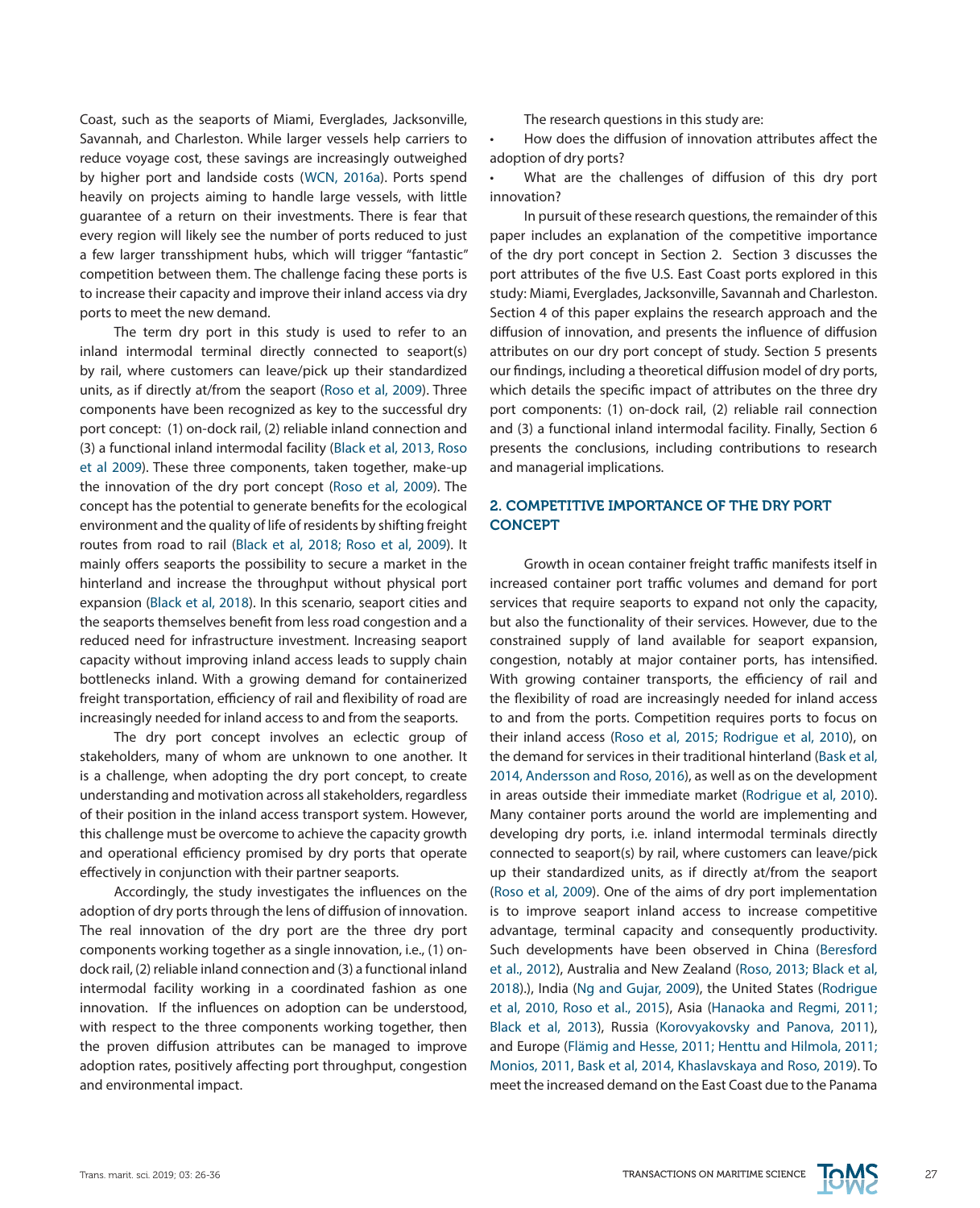Canal expansion, some of the seaports are extending their docks and acquiring new equipment to handle larger vessels. However, increasing capacity only at the seaport entry point, without improvements in inland connections, is insufficient for the proper functioning of the entire container transport chain. Hinterland connections beyond the seaport, where congested roads and inadequate connections cause delays and raise transportation costs, could well be the weakest link in the transportation chain of seaports experiencing this exponential increase in demand. To gain competitive advantage, seaports need to focus on their inland access, on the demand for services in their traditional hinterland, as well as on the development in areas outside their immediate market. One strategic approach to resolving economic and environmental issues is the expansion of intermodal (road and rail) transport through dry ports/inland ports.

Sustainable inland access is a key element in maintaining competitive seaport capacity and operational efficiency levels. Seaports have replaced their earlier narrow focus on cargo handling with a wide range of logistic activities, giving them a more active role of offering door-to-door rather than port-toport transport solutions (Paixão and Marlow, 2003). This trend has expanded the seaports' hinterland, creating a competition between neighboring seaports. That competition requires the seaports to focus not only on improvements within the seaport area but also on their inland access via functional inland intermodal terminals. Although inland intermodal terminals connected to seaports by rail have emerged around the world, there is no definitive consensus on which term to use; terms such as dry port are being advocated by some researchers (Rodrigue et al, 2010). The term dry port in this study refers to an inland intermodal terminal directly connected to seaport(s) by rail, where customers can leave/pick up their standardized units, as if directly at/from the seaport (Roso et al, 2009). Dry ports act as seaports' inland interface, offering services such as transshipment, value-added services such as storage, consolidation, depot, track and trace, container maintenance, and customs clearance that are usually available at seaports (Roso et al, 2009). As such, the concept emphasizes a higher level of integration with seaports. Port related transport processes along the transport chain should be seamless and the idea behind the dry port concept is to facilitate smooth transport flow (Roso and Rosa, 2012). In other words, the flow should not stop in the nodes; all node activities should be part of a seamless transport flow.

According to Roso (2013), dry port implementation brings competitive advantage to the seaport since it might expand the seaport's hinterland by improving the seaport's access to areas outside its traditional hinterland. Dry port implementation is not the only factor in relieving seaport congestion (Henttu and Hilmola, 2011) or improving seaport inland access (Hanaoka and Regmi, 2011); however, it is a significant component when it comes to improving seaport productivity. Dry port implementation should decrease CO $_{\textrm{\tiny{2}}}$  emissions since rail service maximizes tonnage moved per gallon of fuel for shippers, helping them save costs and lower their environmental impact (Henttu and Hilmola, 2011; Roso, 2013), congestion at seaport terminals and seaport city roads should be avoided, and the risk of road accidents reduced (Roso et al, 2009). Apart from the general benefits of the shift from road to rail for the environment, inland ports offer seaports the possibility to increase their throughput without physical expansion at the seaport site (Roso et al, 2009). Furthermore, market-driven Outside-In development of inland intermodal terminals that generates higher level of integration with the seaports (Wilmsmeier et al, 2011) has been seen as very successful and very likely contributes to the viability of rail at short distances (Roso, 2013). The concept of the dry port has gained a lot of attention from researchers around the world who have studied the phenomenon from different perspectives. Many have identified success factors for dry ports for their specific cases. Black et al's (2013) study on dry port implementation in Asia summarizes the factors that influence dry ports' implementation and operations and, consequently, their success. However, as a part of intermodal transport solutions the dry port concept has issues with multiple transshipments that might increase costs, reliability and speed (Wiegmans et al, 2007).

#### 3. PORT ATTRIBUTES

To inform our understanding of seaports, dry port activities and their level of implementation, data were collected from five U.S. East Coast Ports: Miami, Everglades, Jacksonville, Savannah and Charleston. These seaports have been chosen geographically, i.e. all five are situated very close to each other on the East Coast and all handle containers, approximately 1 million TEU or more in 2017. Face-to-face semi-structured interviews with seaport managers were conducted since this type of interview allows the interviewees to introduce new issues and the interviewer to follow up on topics more fully (Stuart et al, 2002). The interviewees were given a list of topics and discussion questions in advance. Triangulation with multiple means of data collection was used to ensure validity (Stuart et al. 2002). In addition to faceto-face interviews and site visits at seaports' terminals, secondary data were obtained from companies' websites, internal company reports, newspaper articles and presentations. Some additional e-mail correspondence was also conducted to clarify and fill the gaps in the data, as well as to validate the findings from the interviews.

## 3.1. Port of Miami

The Port of Miami is the US container port closest to the Panama Canal. In the year 2017 it handled 1,024,335 TEU, with imports mostly from Latin America and the Caribbean (Port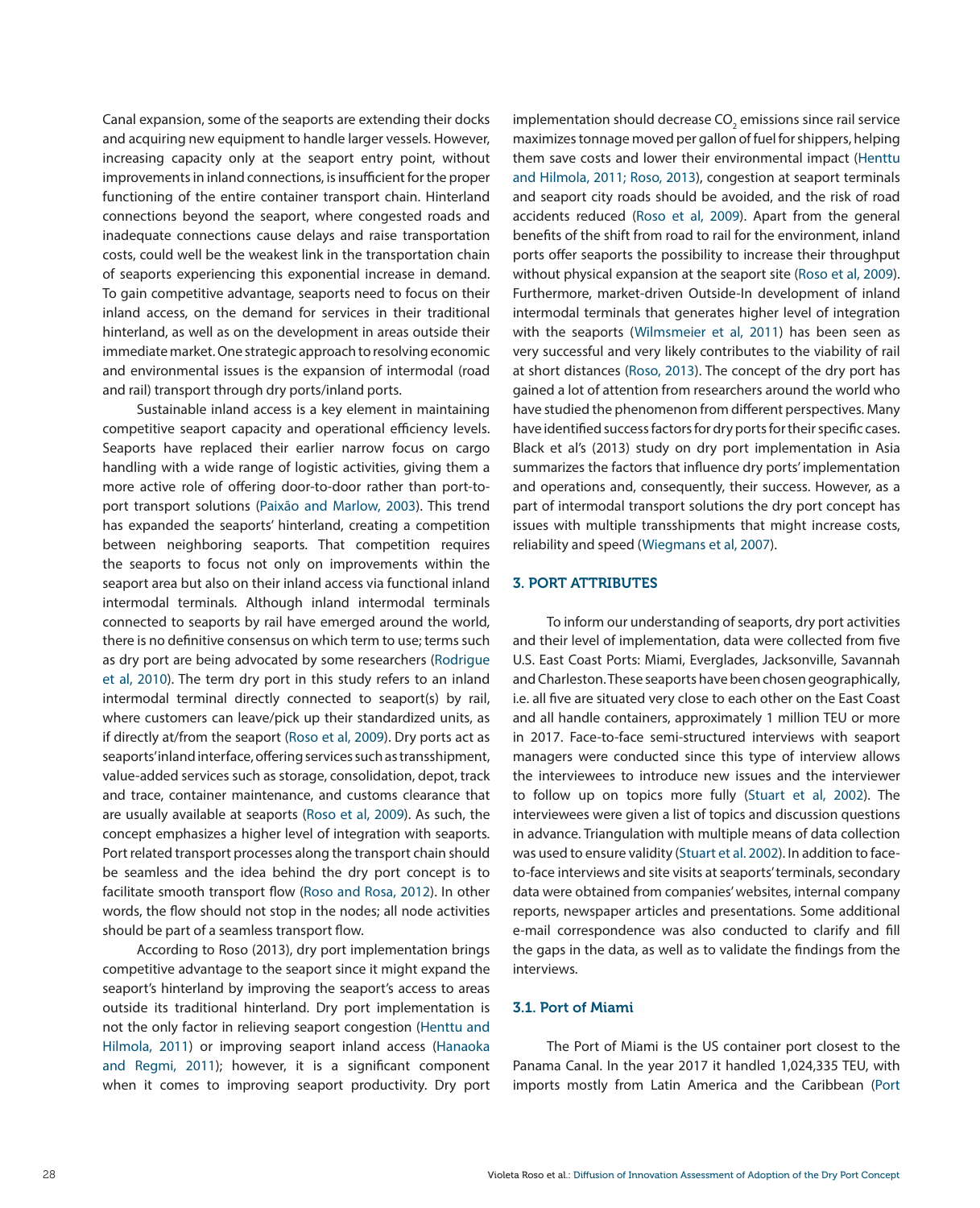Miami, 2018). The landlord port leases 520 acres to cargo terminal operators: Seaboard Marine, POMTOC and SFCT (ibid). The port handles a wide range of cargo, such as waste, machinery, textiles, apparel, furniture and fruit/vegetables. The port is a point of entry/departure for cargo and relies on its connections with other intermodal facilities, such as the Miami International Airport (MIA), the Florida East Coast Hialeah Intermodal Facility, and the West Dade trade-related, freight forwarding and consolidation warehouses (Port Miami, 2018). At the port, landside access has been improved by the Port of Miami Tunnel that feeds truck traffic directly into the major interstate highway; and the Intermodal and Rail Service reconnection project - the port has on-dock rail (9,000 ft. of tracks on 3 sidings) which links the container terminals to the national rail system that connects the port to 70 % of the U.S. population in four days or less (Port Miami, 2016). However, only 10-12 % of total container volumes are transported by rail to/from the port. Additional dredging has deepened the port to 50 feet to prepare for Panama Canal opening, but despite the massive dredge project that was completed in 2015, some areas of the port are still not wide enough to accommodate 14000 TEU vessels, with even vessels of 11,000TEUs struggling (Miami Herald, 2018).

## 3.2. Port of Everglades

The port leases its 500 acres of land area to various private entities providing cargo and cruise services. In 2014, the Port of Everglades broke the one million TEU mark, ranking as one of the leading container ports in the United States and the top port in Florida, serving more than 150 ports and 70 countries (Port Everglades, 2015). The port handled 1,076,912 TEUs in 2017 and kept its position as the first container port in Florida (Port Everglades, 2018). The port is conveniently located just across the international airport that brings additional cargo and cruise passengers, but also limits the stacking of containers for safety reasons. Dredging at Port Everglades has upgraded the channel, turning basin, and berthing while near-dock intermodal container transfer and highway and rail access have improved connectivity. The port has 12 container terminal operators handling fruit, vegetables, automobiles and apparel, mostly to and from Central America, the Caribbean, South America, Europe and even the Far East. Exports and imports are rather balanced, roughly 40 and 60 percent respectively. Florida East Coast Railroad (FEC) has a 42.5 acre near-dock intermodal container transfer facility that transfers international and domestic containers between ships and rail (Port Everglades, 2015), which currently accounts for approx. 10-15 % of the total container volumes handled. The Intermodal Container Transfer Facility (ICTF) should reduce congestion on interstate highways and local roadways and reduce air emissions by diverting an estimated 180,000 trucks from the roads by the year 2027 (ibid).

#### 3.3. Port of Jacksonville

The port is a landlord port handling 1 million TEU on a 1,500 acre site, offering worldwide direct cargo service, as well as cruise services in 2017. The port terminals are serviced by three U.S. interstates and the city has 36 daily trains via three railroads: CSX, Norfolk Southern, and Florida East Coast Railway. The port has an equal number of imports and exports, and is the number 1 US port for Puerto Rico (JAXPORT, 2017). There are three cargo/container terminals that handle every type of general and project cargo: Blount Island Marine Terminal, Dames Point Marine Terminal and Talleyrand Terminal. The terminals have near-dock and on-dock rail, however, the on-dock one is not in use due to operational space shortages. The port has an internationally ranked Foreign Trade Zone (No. 64) that streamlines custom clearance (JAXPORT, 2017).

Although the channel is not deep enough to accommodate fully loaded large vessels, it is the widest shipping channel in the Southeast U.S., wide enough for two ships to pass at the same time. Therefore, the port is heavily investing in channel deepening, as well as in port-related infrastructure, such as rail access. The new ICTF at Dames Point serves the port's Northside terminals and offers the direct transfer of containers between vessels and trains that speeds up the transshipment process and reduces the number of trucks on the roads. Ceres Rail Services will be responsible for managing the day-to-day operations and maintenance of the facility. Rail that connects to CSX's main line allows for two unit trains each day (one inbound and one outbound), carrying up to 200 containers each. Trucks transport containers to and from the adjacent shipping terminals (JAXPORT, 2017).

#### 3.4. Port of Savannah

The port is owned and operated by the Georgia Ports Authority (GPA), which allows for operational flexibility and is, according to the port, the underlying reason for its success. The port has 2 cargo terminals: Garden City Terminal for containers and Ocean Terminal for heavy lift and RoRo. GPA handled a record 4 million TEUs with a rather balanced mix of export and import container traffic. In addition, intermodal rail lift surged to 435,000, which is a 16.1 % increase (GPA, 2018).

The Cordele Inland Port (CIP) start-up was a joint collaboration between government, port and the terminal/rail operator, as a part of a bigger development plan to develop inland terminals throughout the State. The port provides commercial, not financial support. CIP through Cordele Intermodal Services offers a direct 200-mile rail route to the Georgia Ports Authority's Garden City Terminal and expands international markets for regional business. Although no customs clearance or value added services are available at CIP, it offers an efficient option

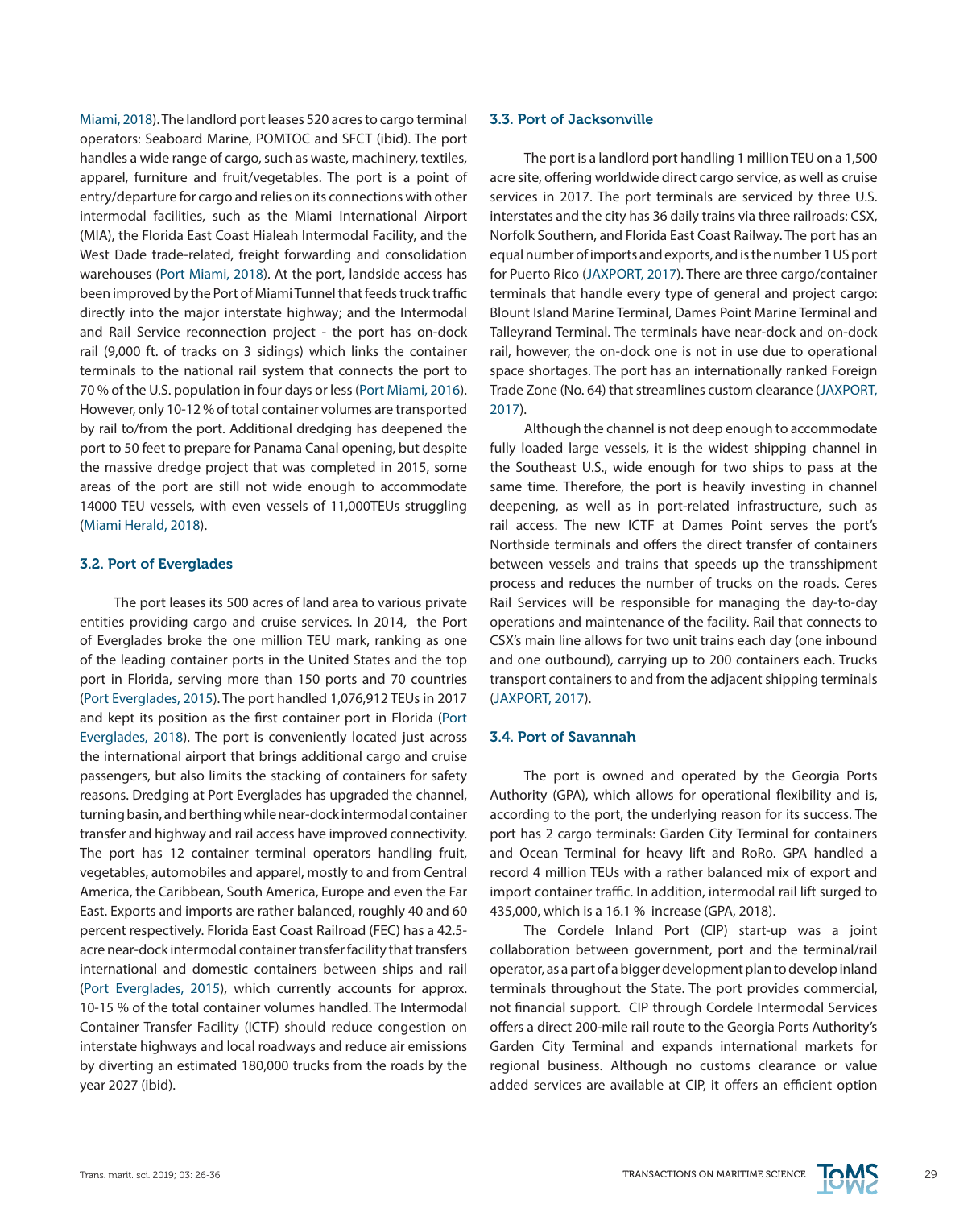to an all road drayage to the port of Savannah for their markets in southwest Georgia, southern Alabama, and western Florida. The success of CIP encouraged another project. The Appalachian Regional Port is a joint effort of the State of Georgia, Murray County, CSX and the Georgia Ports Authority. This inland port should provide a powerful new gateway to the Port of Savannah; it is estimated to take 50,000 trucks off Georgia highways, improve container availability and reduce transportation costs for port customers in Georgia, Alabama, Tennessee and Kentucky (GPA, 2018).

# 3.5. Port of Charleston

Publicly owned and operated, the Port of Charleston, South Carolina, handled a record-setting 2.14 million TEUs in 2017 on its two container cargo terminals (SCP, 2018). The Wando Welch Terminal (WWT) has received worldwide recognition for its innovative design. At present, it is the Port's largest terminal in terms of volume and physical size and frequently accommodates Post-Panamax and Suez-class container vessels. The North Charleston Terminal (NCT) is a modern container handling facility, complete with post-Panamax container cranes, an on-terminal container freight station, and an on-terminal rail yard. In addition to Wando and North Charleston, the Port is constructing a third container terminal (the Hugh K. Leatherman, Senior Terminal) to open in 2021. Columbus Street Terminal (CST) is Charleston's premier combination breakbulk and container terminal. The Port operates a cruise terminal, the Union Pier Terminal, and has an additional bulk/breakbulk terminal, Veteran's Terminal. The Port offers near-dock rail access, coordinates the drayage of containers between its terminals and the two local class-one railroads through a program called RapidRail. Nearly 25 % of the total volumes are moved by rail and the port has daily express intermodal rail services through the CSX and Norfolk Southern systems.

Inland Port Greer (IPG) opened in October 2013, extending the Port of Charleston's inland access by 212 miles to Greer, S.C (WCN, 2013). IPG is owned by the South Carolina Ports Authority (SCPA) and double-stack rail service is provided exclusively by Norfolk Southern, providing shippers with access to more than 95 million consumers within a one-day drive. It acts like a freetrade zone and handles approx. 270,000 TEU. SCPA bought the land in Greer in the 1980s and started to lease the facility to BMW in early 1990s, which established a warehouse there. Since then, the port has the exclusive right to handle their containers. Other customers like Adidas and Michelin also use the facility, however, all customs clearance and inspections are done at the seaport. The inland port has an additional benefit since it gives regional shippers access to empty containers, allowing them to send trucks to Greer to pick up the containers they need to move their goods. The success of this inland port encouraged the port to build a second inland intermodal facility at Dillon, however, there was also demand for the enhanced efficiency of international container movements between the Port of Charleston and the growing markets in South and North Carolina (WCN, 2016b)." Inland Port Dillon will open in April 2018.

# 4. DIFFUSION OF INNOVATION FRAMEWORK AND **OBSERVATIONS**

The innovation to be studied is the dry port concept with its three critical components operating as one innovation, i.e., (1) on-dock rail, (2) reliable inland connection and (3) a functional intermodal inland facility, operating in coordination with one another, creating the dry port innovation.

With a growing demand for containerized freight transportation, efficient seaport inland access via dry ports is increasingly a necessity. If the attributes of successful innovations are understood, with respect to their influence specifically on dry ports, they can be managed to contribute to the successful implementation of dry ports. The novelty of the research lies in its approach of using the diffusion of innovation attributes, that have been historically proven to impact the adoption rates of innovations, to provide insight into the adoption of the dry port concept. To interpret the information gathered, this paper takes the diffusion of innovation approach to understanding the key influences on the adoption of dry port processes, particularly the processes involved in establishing trifecta of on-dock rail, reliable rail connection and a functional inland intermodal facility. The diffusion of innovation approach has already been successfully used in the supply chain context (Russell and Hoag, 2004) and provides a useful lens for assessing the innovation of the dry port concept. The elements of the diffusion of innovation model used to assess the dry port adoption issue are: (1) relative advantage, (2) trialability, (3) observability, (4) communication channels, (5) homophilious groups, (6) pace of innovation/ reinvention, (7) norm, roles and social networks, (8) opinion leaders, (9) compatibility, and (10) infrastructure. Below is a general description of each element, followed by an explanation of how the element informs our understanding of the adoption of dry ports.

The positive or negative impacts of the factors on the adoption of the inland port innovation are considered, based on literature and interviews, from the perspective of the stakeholders involved in the implementation of this innovation.

# 4.1. Relative Advantage

Relative advantage is the degree to which an innovation is perceived as better than the idea it supersedes. The degree of relative advantage may be measured in economic terms, but social-prestige factors, convenience, and satisfaction are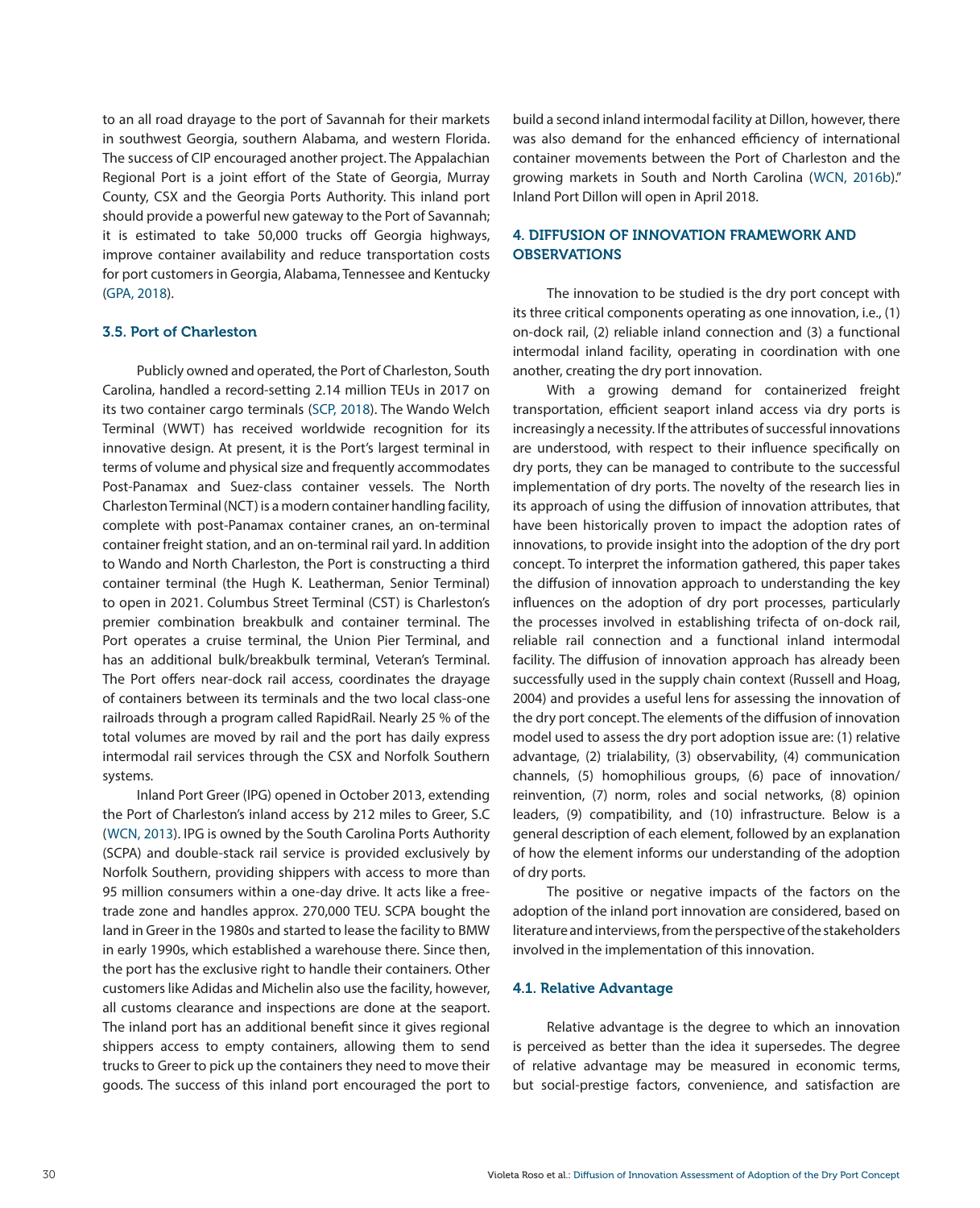also often important components. Whether an innovation has a great deal of "objective" advantage is less important. What does matter is whether an individual perceives the innovation as advantageous. The greater the perceived relative advantage of an innovation, the more rapid its rate of adoption is going to be (Rogers, 2003). Therefore it represents a comparison between the perceived transaction cost of innovation adoption and the perceived benefit of adoption. The higher this relative advantage is, the faster the adoption diffuses.

In the case of dry ports, there appears to be a high perceived relative advantage with respect to on-dock rail and a reliable rail connection. However, it is not clear whether all individuals at the studied seaports consider the functional inland facility as key to obtaining the relative advantage of dry ports might offer. The benefits for regional development are clear in the case of CIP which is located in a regional center for agriculture; including production and export of cotton, peanuts, and wood products; which makes those commodities more competitive on the global market, while reducing environmental impact. The inland port concept benefits truckers as well, allowing them to haul more loads over shorter distances, as in the case of CIP for the port of Savannah.

# 4.2. Trialability

Trialability is the degree to which an innovation may be experimented with on a limited basis. An innovation that is trialable is less uncertain for the individual who is considering it for adoption, since it allows learning through doing (Rogers, 2003).

Trialability in the dry port concept is limited because dry ports are a high cost, large infrastructure capital investment. While ports might run pilots on each of the individual initiatives, i.e., on-dock rail, reliable rail connection and functional inland facility, the financial and human resources required to pilot all three are prohibitive. Functional inland facilities are the most straightforward to pilot as many facilities exist. However, a functional inland facility, connected directly to a seaport by rail, is much more capital intensive to pilot. Even so, both the Ports of Savannah and Charleston encouraged by the success of their inland ports, IPG and CIP, have started or encouraged other stakeholders to undertake their second inland port developments in other regions of interest; i.e. they created trialability for expansion. On the other hand, the Ports of Jacksonville, Miami and Everglades view dry ports as too costly to fail and lacking any directly observable success, i.e., trialability, they hesitate to begin implementation.

#### 4.3. Observability

Observability is the degree to which the results of an innovation are visible to others. The easier it is for individuals to see the results of an innovation, the more likely they are to adopt it. Such visibility stimulates peer discussion of a new idea, as friends and neighbours of an adopter seek innovation-evaluation information (Rogers, 2003).

There is growing opportunity for observability in inland access development due to the growing number of ports seeking the perceived relative advantage of improved inland access. This is closely related to the trialability and cases of Savannah and Charleston ports, which already have experience with their first inland ports, and owing to their success, are planning for second inland ports. The problem with observability is that on-dock rail and reliable rail connections are not easily observable because infrastructure is generally vast on a given continent. For example, on-dock rail at the Los Angeles Long Beach port is not easily observable by a Gulf Coast or East Coast port. The results of an on-dock rail can be observed by establishing the performance metrics after dry port improvements, but there is generally an extended time lapse before this type of information reaches the public. Consequently, while dry ports might be successful in one region, this innovative concept is slow to diffuse to other regions due to lack of observability. The functional inland facility is more observable because there are many functional inland facilities across the nation. Again, we see that although the individual components of the dry port concept are observable, all three components together are not.

## 4.4. Communication Channels

Diffusion is a particular type of communication in which message content exchanged is concerned with a new idea. The essence of the diffusion process is the information exchange through which one individual communicates a new idea to one or several others. At its most elementary, the process involves: (1) an innovation, (2) an individual or other unit of adoption that has knowledge of the innovation or experience with using it, (3) another individual or other unit that does not have knowledge of the innovation, and (4) a communication channel connecting the two units. The conditions under which a source will or will not transmit the innovation to the receiver, and the effect of the transfer depend on the nature of the information exchange relationship between that pair of individuals (Rogers, 2003). Mass media channels are often the most rapid and efficient means of informing an audience of potential adopters about the existence of an innovation, i.e. of creating awareness-knowledge – radio, television, newspapers, internet, social media. Interpersonal channels are more effective in persuading an individual to accept a new idea, especially if the interpersonal channel links two or more individuals who are similar in socioeconomic status, education, or other important ways – face-to-face exchange between two or more individuals (Rogers, 2003). Diffusion investigations show that most individuals do not evaluate an innovation on the basis of scientific studies of their consequences, although such

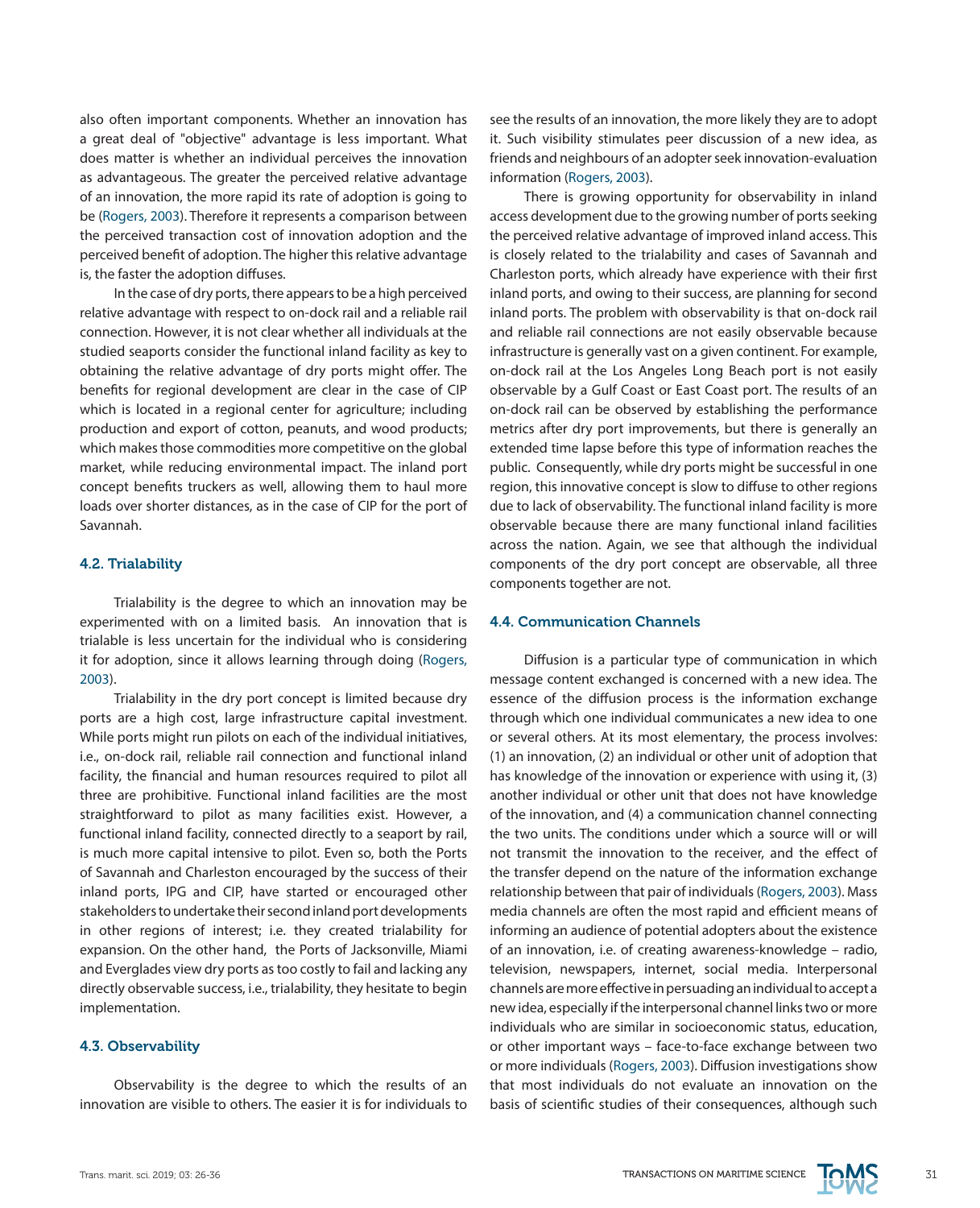objective evaluations are not entirely irrelevant, especially to the very first individuals who adopt. Instead, most people mainly depend on the subjective evaluation of an innovation conveyed to them by other individuals like themselves, who have previously adopted the innovation. This dependence on the experience of near peers suggests that the heart of the diffusion process consists of the modelling and imitation of network partners who have previously adopted (Rogers, 2003).

Communication channels are a missed opportunity for dry ports. In the current state of the port industry and particularly the dry port industry, there is limited communication about the three components among stakeholders. The lack of information transfer and collaborative decision-making contribute to the lack of diffusion of the dry port innovation. The port, the reliable rail connection and the functional inland facility all typically have separate information systems, separate means of sharing information with their suppliers and customers, and separate approaches to informing the media of their activities and performance. Without communication, it is difficult for others in the industry to understand the new innovation of the trifecta of the dry port concept.

## 4.5. Homophilious Groups

Homophilious Groups refers to homophily, i.e. the degree to which pairs of interacting individuals have certain attributes in common, such as beliefs, education, social status, and the like. In a free-choice situation, when an individual can interact with any one of a number of other individuals, there is a strong tendency for him to select someone who is most like him- or herself (Rogers, 2003).

Because the stakeholders involved in on-dock rail and reliable inland connections are a small network and geographically dispersed, the homophily or interaction with individuals with similar attributes is limited. There tends to be a larger network of stakeholders running functional inland facilities. However, as with several other influencers of innovation diffusion, the network of stakeholders who deal with all three components of the dry port concept is limited.

### 4.6. Pace of Innovation/Reinvention

The time dimension is relevant for diffusion: (1) in the innovation-decision process where an individual goes from first knowledge of an innovation to its adoption or rejection, (2) in the innovativeness of an individual or other unit of adoption compared with other system members, and (3) in an innovation's rate of adoption in a system, usually measured as the number of system members who adopt the innovation in a given time period (Rogers, 2003).

The pace of innovation in the trifecta of dry port components is hindered by the immense capital investment,

required surface infrastructure improvements and the various agreements between stakeholders required for implementation. Probably the most difficult of these are the agreements between stakeholders, since different stakeholders have different business agendas. For example, the on-dock rail system stakeholders are looking to improve on-dock efficiency and throughput, but are not necessarily interested in the efficiency of the inland rail connection or the inland facility. Without incentive to ensure efficiency beyond the dock, stakeholders in the ondock rail system can knowingly or unknowingly slow the pace of innovation due to the lack of coordination with the other dry port components.

#### 4.7. Norms, Roles & Social Networks

A social system is defined as a set of interrelated units that are engaged in joint problem-solving to accomplish a common goal. Each unit in a social system is distinguishable from other units. All members cooperate at least to the extent of seeking to solve a common problem in order to reach a mutual goal. The sharing of a common objective binds the system together (Rogers, 2003).

Cooperation within the social system and the recognition of the common goal are imperative for the success of the dry port concept. Historically, each component operates in its own silo, passing off freight from one to another. However, the dry port concept requires that these components of on-dock rail, reliable inland connection and functional inland facility view themselves as one flow-through system, coordinating the many logistics activities, including scheduling, routing, security, loading, unloading and many other logistics activities.

#### 4.8. Opinion Leaders

Opinion leadership is the degree to which an individual is able to influence other individuals' attitudes or overt behaviour informally in a desired way with relative frequency. It is a type of informal leadership, rather than a function of the individual's formal position or status in the system. Opinion leadership is earned and maintained by an individual's technical competence, social accessibility, and conformity to the system's norms (Rogers, 2003).

As the dry port concept gains momentum, opinion leaders, like those identified in the U.S. East Coast ports studies, will continue to emerge. As leaders gain traction and spread their influence in the industry, adoption is likely to be positively influenced. Of the three key components of dry ports, opinion leaders wield the most influence in the functional inland facility component, primarily because this is a mature industry. Since ondock rail and reliable inland connection are much more recent concepts, it will take time for opinion leaders to emerge.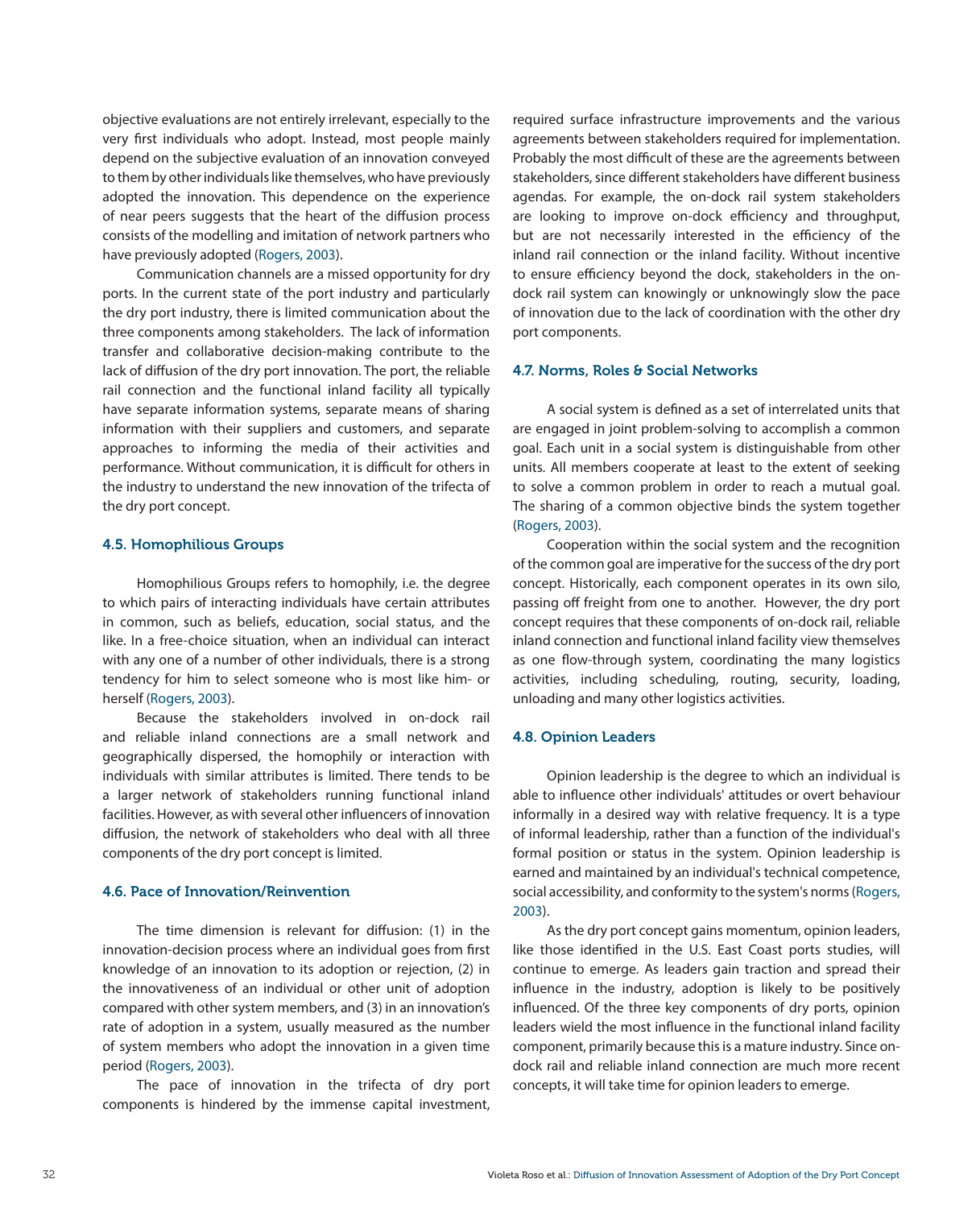#### 4.9. Compatibility

Compatibility is the degree to which an innovation is perceived as being consistent with the existing values, past experiences, and needs of potential adopters. An idea that is not compatible with the prevalent values and norms of a social system will not be adopted as rapidly as an innovation that is. The adoption of an incompatible innovation often requires the prior adoption of a new value system (Rogers 2003).

An innovation that is compatible with the existing values or needs of the systems should be rapidly adopted. Since two of the studied ports experience good compatibility of the dry port concept, future inland development plans are expected to be realized faster.

## 4.10. Infrastructure

Innovation adoption often depends on the presence or absence of some sort of infrastructure. Infrastructures can be hard, such as buildings, or soft like information systems. They enable spatial and temporal innovation diffusion (Rogers 2003).

Port of Jacksonville welcomed a 10100 TEU vessel, the largest containership to ever visit a Florida port, at the TraPac Container Terminal at Dames Point in the summer of 2017. The vessel transited the Suez Canal from Asia before reaching the U.S. East Coast, but not at full capacity due to the 40-foot depth of the channel at port entrance.

Three of the five studied ports have the status of "landlord ports", which was the main reason behind, e.g. Mitsui O.S.K Lines' investment in the Port of Jacksonville's TraPac Dames Point facility - the largest privately owned and operated terminal on the East Coast (TGC, 2017). Landlord ports are able to turn to local, state and/or federal government to deepen channels to make way for increasingly larger shipping vessels calling at ports, which is a huge advantage over operating ports. However, the successes of operating ports like Savannah and Charleston, are largely the result of embracing a vertically integrated structure - from maritime into inland distribution services, which might result in port regionalization as explained by Notteboom (2006). Furthermore, the model of directional development of intermodal inland ports/dry ports is closely related to the port-operation model, with the Outside–in model more often encountered in operating than landlord ports (Roso, 2013).

The main success factor, given the multiplicity of the agents involved, is to discuss operational agreements within a marketdriven development framework in advance. The preconditions are the coordination among various government agencies and the willingness of actors of the transport system to cooperate. And, there must be a railway connecting the seaport with the hinterland to allow container transfer from road to rail.

#### 5. ANALYSIS AND DISCUSSION

Functional inland access to seaports is an important decision-making factor of seaport development strategies. It is also a significant factor that affects shipping companies' port choice. A seaport's natural or immediate hinterland is no longer defined by geographical distance alone, but by competition with other seaports as well, i.e. by the quality of the service at seaport terminals, as well as at their inland facilities (Roso, 2013). In other words, for many seaports, the battle for the sea is won inland via dry ports. The main features of the studied seaports are summarized in Table 1which shows that operating ports handle two to four times more volume than landlord ports in any given year. We also observed that there are three components of the innovation trifecta present in the operating port business model. While the landlord ports show some elements of the key components of the dry port innovation, we came to the conclusion that landlord ports are not motivated by the same business goals as operating ports. This could be why landlord ports are slower at developing the infrastructure required for successful dry ports and why landlord ports experience the resultant low container volumes. Operating ports are driven by goals like growth and profit, which compel them to develop infrastructure that will provide ample capacity for increasing container volumes. Landlord ports, on the other hand, are driven by land usage; they appear to lack a common goal with all involved terminal operators, leaving the business goals of growth and profit to be achieved by the individual terminal operators.

In our assessment, dry port innovation is diffusing faster in the operating ports because both the seaport and the dry port are focused on the same goal. In the case of dry ports, there appears to be a high perceived relative advantage with respect to on-dock rail and a reliable rail connection.

The challenge of perceiving and ultimately adopting and utilizing the dry port concept is what makes the diffusion of innovation a useful assessment method. The diffusion of innovation helps us to theoretically understand what drives the adoption of new ideas, processes and products across many industries. Identifying areas that are working well and areas that need to be improved to achieve adoption and reap the benefits of innovations would be useful. The coordination trifecta requirement is what makes influencing the adoption of the dry port concept so difficult, while simultaneously making it a new and innovative approach to managing the growing volumes at seaports. The growth and changing needs of customers can not be successfully handled using old thinking and old processes. The problem must be seen in a new light, and solved accordingly.

In accordance with our first research question, the attributes of innovation diffusion having an impact on dry ports are illustrated in Figure 5.1 and fall into three categories:

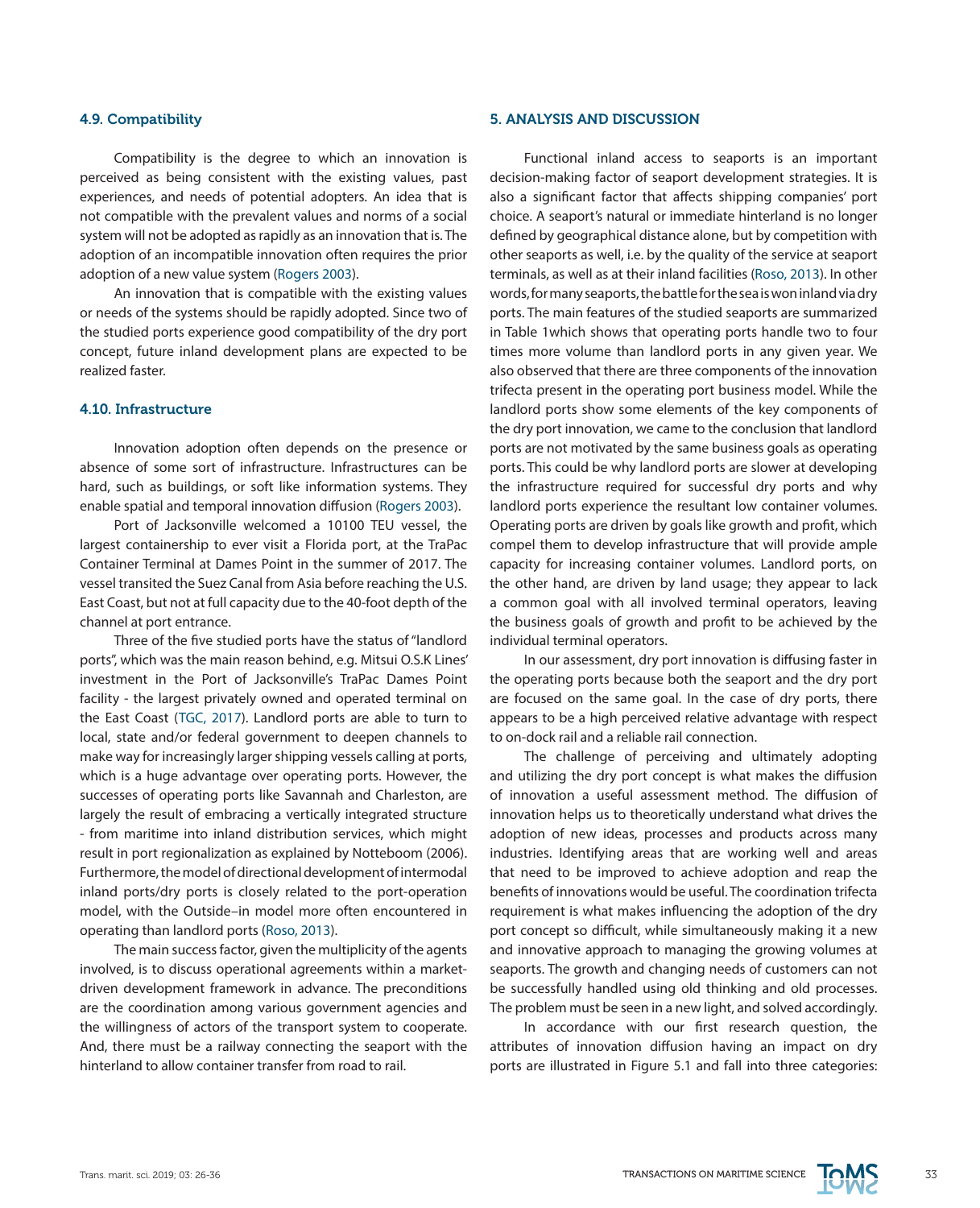#### Table 1.

Summary of the studied seaports' attributes.

| <b>Attributes</b>          | <b>Miami</b>    | <b>Everglades</b> | <b>Jacksonville</b> | Savannah  | <b>Charleston</b>         |
|----------------------------|-----------------|-------------------|---------------------|-----------|---------------------------|
| Landlord/operating         | Landlord        | Landlord          | Landlord            | Operating | Operating                 |
| On-dock rail               | Yes             | Near-dock         | Yes*                | Yes       | Near-dock                 |
| Reliable rail connection   | Yes             | Yes               | No                  | Yes       | Yes                       |
| Functional inland facility | No              | <b>No</b>         | No                  | Yes       | Yes                       |
| Volumes handled            | $\approx$ 1 mil | $\approx$ 1 mil   | $\approx$ 1 mil     | 4 mil     | $\approx$ 2mil            |
|                            |                 |                   |                     |           | *available but not in use |
|                            |                 |                   |                     |           |                           |

stakeholder perceptions, information transfer and challenge to secure facilities. Figure 5.1 shows a theoretical model of the innovation diffusion assessment of the dry port concept. Given the coordination required across infrastructure and organizations to achieve the full dry port concept, individual stakeholders need a mechanism for understanding relative advantage, and experiencing trialability and observability. The information transfer attributes focus on the timing, organization, quality and actors involved in the non-linear communication that must occur to support dry ports. These information transfer attributes include communication channels; norms, roles and social networks; homophilius groups and opinion leaders. The third group provides facilities and includes infrastructure and the pace of innovation/reinvention as it relates to establishing sustainable inland access at seaports, including three crucial components of the dry port concept: (1) on-dock rail, (2) reliable inland connection and (3) a functional inland facility. Each of these components has an eclectic group of stakeholders, many of whom are unknown to one another. The challenge is to create understanding between and motivate all stakeholders, regardless of their position in the inland access system, to realize the relative advantage of the full system i.e. the dry port concept.

As for our second research question, one of the key findings is that communication channels present a challenge across all stakeholders required for the successful adoption and utilization of dry ports. Another key finding is that on-dock rail is a challenge in all information transfer areas: communication channels; norms, roles and social networks; homophilius groups and opinion leaders. According to Wiegmans et al (2007) the costs of innovations related to transshipments in the rail sector are perceived as high, which might be one of the barriers to the successful adoption of the dry port concept since the rail, and inevitable transshipments, are its key components and as such influence relative advantage which is usually measured in economic terms.

These are impactful findings because they allow us to identify areas of focus to facilitate adoption, based on the time tested diffusion of the innovation lens.

Information transfer is another category of adoption attributes that has an impact on the adoption of the dry port concept. In this category, communication channels are a dominant attribute influencing adoption because there are numerous and varied stakeholders across the on-dock rail, inland rail connection and inland facility.

The challenge of ensuring facilities is the third category in our theoretical model shown in Figure 1. This is currently not a significant barrier.

**Adoption Rate** 

#### **Stakeholder Perceptions**

- Relative Advantage
- Observability
- Trialability

## **Information Transfer**

- Communication Channels
- Norms, Roles & Social **Networks**
- · Homophilious Groups
- Opinion Leaders

#### **Challenge to Secure Facilities**

- Infrastructure
- Pace of Innovation/ Reinvention

# Figure 1.

Theoretical Model of Diffusion of Innovation for the Dry Ports Concept.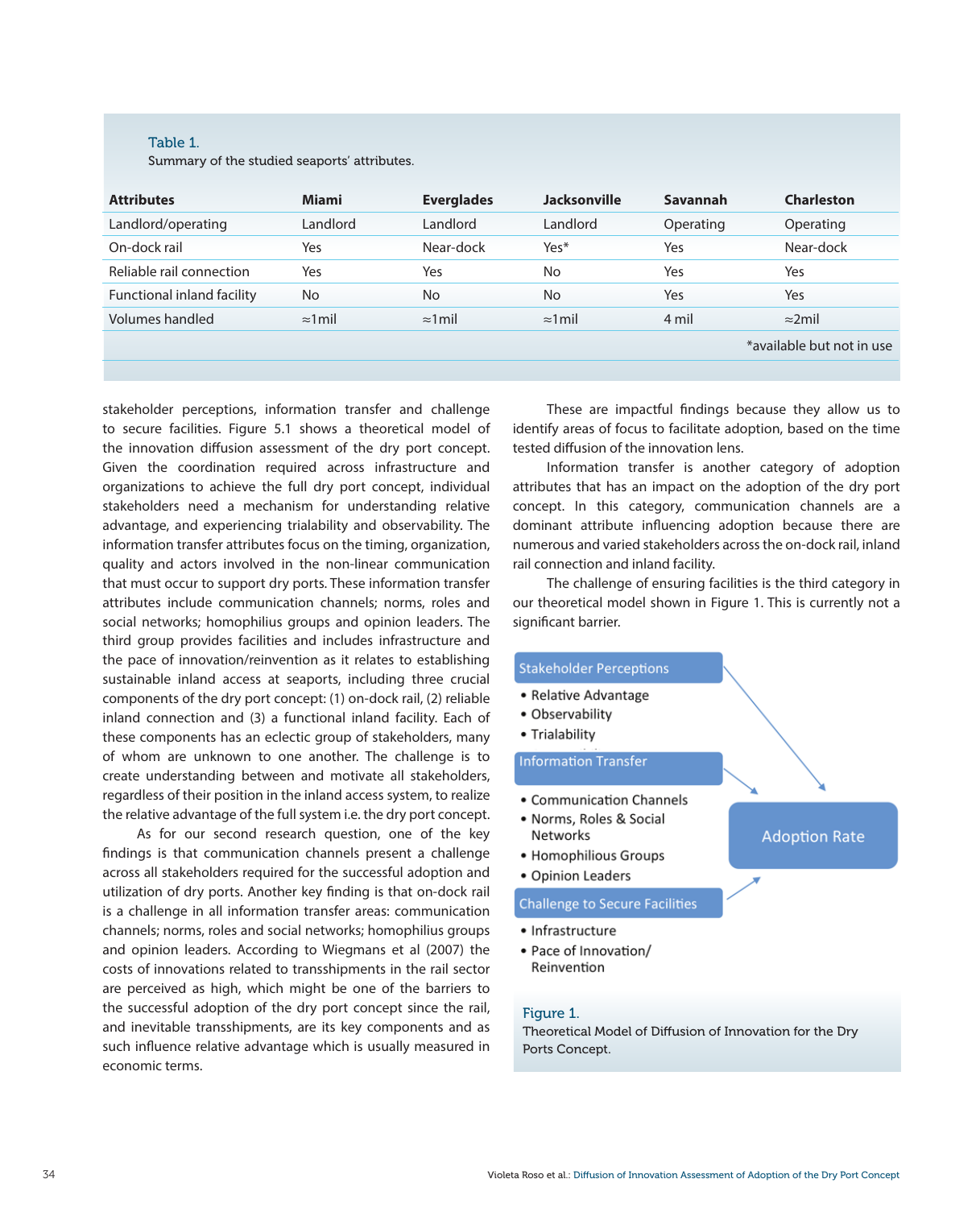#### 6. CONCLUSIONS

This research contributes to the knowledge about dry ports by demonstrating that the successful implementation of the dry port concept depends on the coordinated adoption of three key components: (1) on-dock rail, (2) reliable inland rail connection, and (2) functional inland facility. It provides a fresh perspective and compels researchers to look for a new lens through which to view this trifecta of components that make-up the dry port concept. Our assessment, using the time tested diffusion of innovation approach, reveals that one of the key challenge areas in the diffusion of the dry port concept is information transfer among stakeholders. This is understandable and can be managed once understood. For example, understanding that there are no well developed and utilized communication channels, and that this attribute is key to success, can motivate disparate stakeholder groups to develop and use effective communication channels. These communication channels can complement the formation of homophilious groups where similar beliefs and education can be a cohesive factor helping achieve coordinated operations and successful implementation of the dry port concept.

Further research insights were gained in the area of stakeholder perceptions, revealing that the relative advantage of the dry port concept is not clear to key stakeholders, thus possibly inhibiting adoption.

Infrastructure, on the other hand, is clearly an area where the dry port concept demonstrates the attributes for successful implementation with advanced infrastructure available in the key component areas. A look through the innovation diffusion lens also makes clear that, infrastructure or not, if stakeholders cannot see the value, or relative advantage, and do not choose to communicate effectively across organizations, infrastructure will not be used to reap the benefits of the dry port concept. Furthermore, it was observed that the dry port innovation diffuses faster in operating ports because both the seaport and the dry port are focused on the same goal.

From the managerial perspective, this paper offers managers initiatives on which to focus to improve their success in the adoption of the dry port concept. In particular, it reveals that although technological communication tools required for the diffusion of the dry port concept abound, it will take business processes that foster an environment of defined communication channels, communication as a culture, and a network of industry professionals choosing to share information across stakeholders and industry boundaries to insure that the concept takes root and grows.

### ACKNOWLEDGEMENTS

This research was funded by Chalmers Area of Advance Transport and Adlerbertska Research Scholarship.

Author Contributions: Conceptualization, V.R. and D. Russell; Methodology, V.R. and D. Russell; data collection and investigation V.R.; Analysis, all three authors; Writing, all three authors.

An earlier version of this paper based only on three cases has been presented at NOFOMA 2018 conference, and new shorter version of the paper based on five cases has been submitted and accepted for presentation at IMSC 2019 conference.

#### **REFERENCES**

Andersson, D. & Roso, V., 2015. Developing Dry Ports Through the Use of Value-Added Services. Lecture Notes in Logistics, pp.191–203. Available at: [https://dx.doi.org/10.1007/978-3-319-21266-1\\_12](https://dx.doi.org/10.1007/978-3-319-21266-1_12).

Bask, A. et al., 2014. Development of seaport–dry port dyads: two cases from Northern Europe. Journal of Transport Geography, 39, pp.85–95. Available at: [https://dx.doi.org/10.1016/j.jtrangeo.2014.06.014.](https://dx.doi.org/10.1016/j.jtrangeo.2014.06.014)

Beresford, A. et al., 2012. A study of dry port development in China. Maritime Economics & Logistics, 14(1), pp.73–98. Available at: [https://dx.doi.org/10.1057/mel.2011.17.](https://dx.doi.org/10.1057/mel.2011.17)

Black, J., Kyu, T., Roso, V. & Tara, K., 2013, Critical evaluation of Mandalay dry port, Proceedings 5th International Conference on Logistics and Transport 2013 (ICLT 2013), Sustainable Supply Chain Management in Asia Pacific, Doshisha University, Kyoto, pp. 107-114.

Black, J. et al., 2018. Issues in Dry Port Location and Implementation in Metropolitan Areas: The Case of Sydney, Australia. Transactions on Maritime Science, 7(1), pp.41– 50. Available at:

[https://dx.doi.org/10.7225/toms.v07.n01.004.](https://dx.doi.org/10.7225/toms.v07.n01.004)

Flämig, H. & Hesse, M., 2011. Placing dryports. Port regionalization as a planning challenge – The case of Hamburg, Germany, and the Süderelbe. Research in Transportation Economics, 33(1), pp.42–50. Available at: <http://dx.doi.org/10.1016/j.retrec.2011.08.005>.

Georgia Port Authority, 2016. Available at:<http://www.gaports.com/Home.aspx>

Georgia Port Authority, 2018. Available at: [http://gaports.com/media/press](http://gaports.com/media/press-releases/artmid/3569/articleid/189/savannah-teu-volume-reaches-42-million-in-fy18)[releases/artmid/3569/articleid/189/savannah-teu-volume-reaches-42-million-in](http://gaports.com/media/press-releases/artmid/3569/articleid/189/savannah-teu-volume-reaches-42-million-in-fy18)[fy18](http://gaports.com/media/press-releases/artmid/3569/articleid/189/savannah-teu-volume-reaches-42-million-in-fy18)

Hanaoka, S. & Regmi, M.B., 2011. Promoting intermodal freight transport through the development of dry ports in Asia: An environmental perspective. IATSS Research, 35(1), pp.16–23. Available at:

<https://dx.doi.org/10.1016/j.iatssr.2011.06.001>.

Henttu, V. & Hilmola, O.-P., 2011. Financial and environmental impacts of hypothetical Finnish dry port structure. Research in Transportation Economics, 33(1), pp.35–41. Available at:

<http://dx.doi.org/10.1016/j.retrec.2011.08.004>.

JaxPort, 2018. JAX Port Annual Report 2017. Available at: [https://www.jaxport.com/](https://www.jaxport.com/sites/default/files/images/JAXPORT%25202017%2520Annual%2520Report.pdf) [sites/default/files/images/JAXPORT%202017%20Annual%20Report.pdf](https://www.jaxport.com/sites/default/files/images/JAXPORT%25202017%2520Annual%2520Report.pdf)

Khaslavskaya, A. & Roso, V., 2019. Outcome-Driven Supply Chain Perspectives on Dry Ports. Sustainability, 11(5), p.1492. Available at: <http://dx.doi.org/10.3390/su11051492>.

Korovyakovsky, E. & Panova, Y., 2011. Dynamics of Russian dry ports. Research in Transportation Economics, 33(1), pp.25–34. Available at: <http://dx.doi.org/10.1016/j.retrec.2011.08.008>.

Miami Herald, 2018. Despite recent dredge, Port Miami still can't fit some large ships. New project in the works (July 2018). Available at: [https://www.miamiherald.](https://www.miamiherald.com/news/business/article214376334.html) [com/news/business/article214376334.html](https://www.miamiherald.com/news/business/article214376334.html)